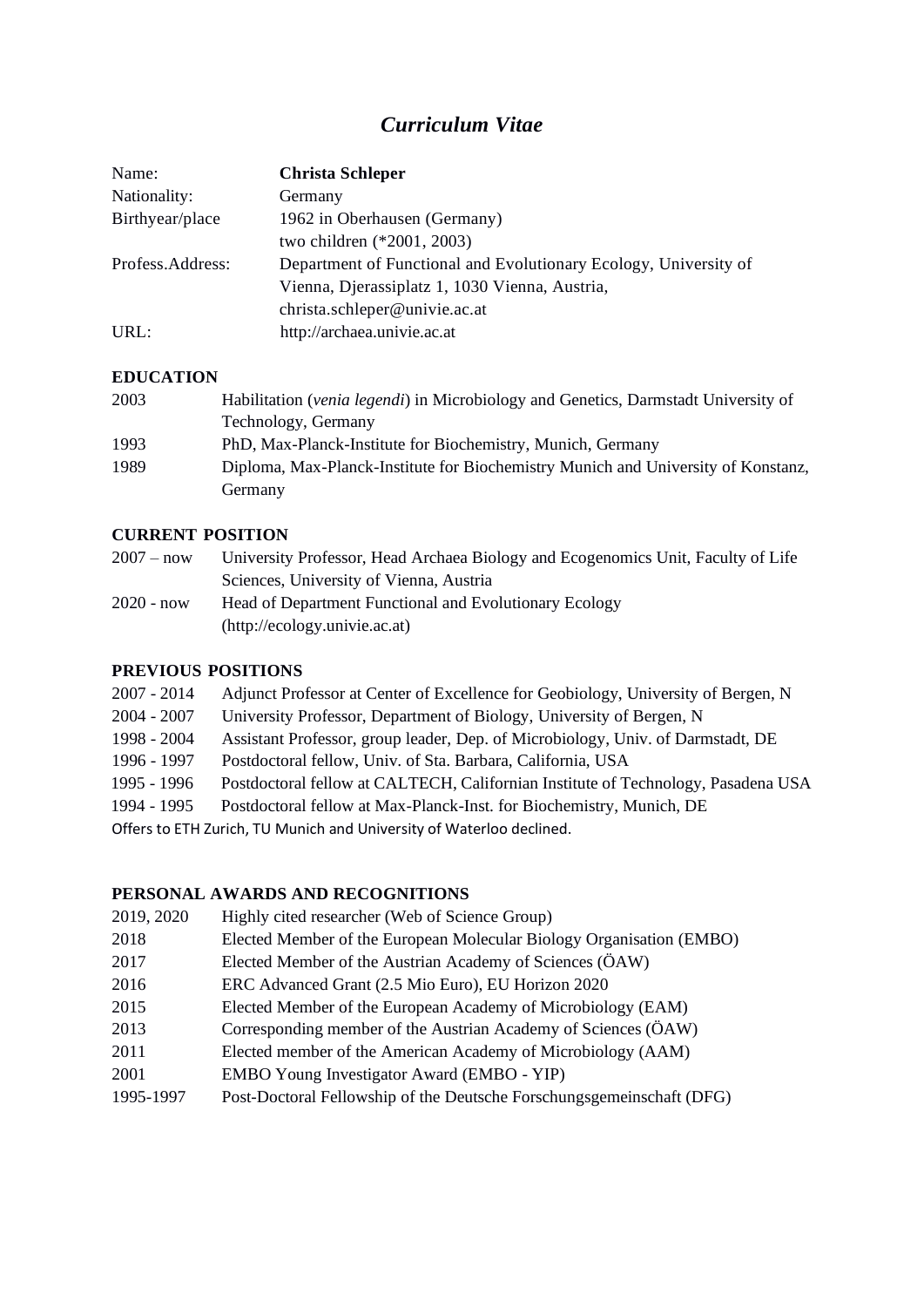#### **RESEARCH INTERESTS**

- Ecology and evolution of Archaea with a focus on ammonia oxidizing archaea (metabolism and ecology), Asgard archaea (physiology and evolution) and hyperthermophilic Sulfolobales (DNA transfer and virus-host interactions)
- Development and application of metagenomic and metatranscriptomic, metabolomic and proteomic approaches to study natural microbial communities with a focus on terrestrial and arctic environments

#### **ORGANISATION OF SCIENTIFIC MEETINGS AND WORKSHOPS**

| 2018          | Main-organizer of EMBO Workshop: Molecular Biology of Archaea: From                     |  |  |
|---------------|-----------------------------------------------------------------------------------------|--|--|
|               | mechanisms to ecology, Vienna, Austria (September 2018,                                 |  |  |
|               | https://meetings.embo.org/event/18-archaea)                                             |  |  |
| 2017          | Co-organizer and conference chair of International Symposium: Editing genomes           |  |  |
|               | with CRISPR, Vienna, Austria (October 2017, https://rri.univie.ac.at/workshops-         |  |  |
|               | events/crispr-symposium/)                                                               |  |  |
| 2017          | Co-organizer and Conference Chair of the Fifth International Conference on              |  |  |
|               | Nitrification and Related Processes (ICoN5), Vienna, Austria (July 2017,                |  |  |
|               | https://icon5.univie.ac.at/welcome/)                                                    |  |  |
| 2015          | Scientific Program Co-Organizer of SMBE conference -Society of Molecular Biology        |  |  |
|               | & Evolution, Vienna 2015                                                                |  |  |
| 2015/13/11/09 | Scientific Board of the biannual International Conference on Nitrification              |  |  |
| 2014          | Session Convener. American Society of Microbiology Annual Meeting, Boston, USA          |  |  |
| 2007          | Co-organizer of Congress: Thermophiles 2007, Bergen, Norway, Sept. 23-27 <sup>th</sup>  |  |  |
| 2005          | Co-initiator and -organizer of international meeting: Archaea, the first generation, to |  |  |
|               | the honor of W. Zillig and K.O. Stetter, Munich, Germany                                |  |  |
| 2003          | Main initiator and organizer: Metagenomics 2003 -From Microbial Diversity to            |  |  |
|               | Function, The world-wide first international meeting on Metagenomics, in Darmstadt,     |  |  |
|               | Germany, supported by EMBO and NSF                                                      |  |  |
| 2000-2001     | Co-organizer of international seminar series: Women in Biosciences, Univ. of            |  |  |
|               | Technology Darmstadt, Germany                                                           |  |  |
|               |                                                                                         |  |  |

## **COMMISSIONS OF TRUST (selected)**

| $2020 - now$  | Austrian representative on the council of the European Molecular Biology Laboratory |
|---------------|-------------------------------------------------------------------------------------|
|               | and Conference (EMBL/EMBC)                                                          |
| 2019          | ERC panel (ERC-consolidator grants, panel LS8)                                      |
| $2019 - now$  | Editorial board member of Frontiers in Microbiology/Archaea Journal                 |
| $2018 - now$  | Editorial board of mBio Journal                                                     |
| 2016          | Evaluation panel for HEIKA (Heidelberg-Karlsruhe Research Partnership)              |
| $2016 - 2021$ | Main coordinator of the national FWF-funded doctoral School (DK-Plus): Microbial    |
|               | Nitrogen Cycling – From Single Cells to Ecosystems (with 10 Viennese research       |
|               | groups)                                                                             |
| $2013 - now$  | Member of the Commission for Interdisciplinary Ecological Studies (KIÖS) of the     |
|               | Austrian Academy of Sciences (ÖAW)                                                  |
| 2014          | Review panel member on Environmental Sciences, Academy of Finland                   |
| 2013          | Review panel for Leibniz Institute DSMZ (German collection of microorganisms)       |
| 2011-2012     | Senior Editor of ISME Journal                                                       |
| 2008-2011     | Member of editorial board Environmental Microbiology                                |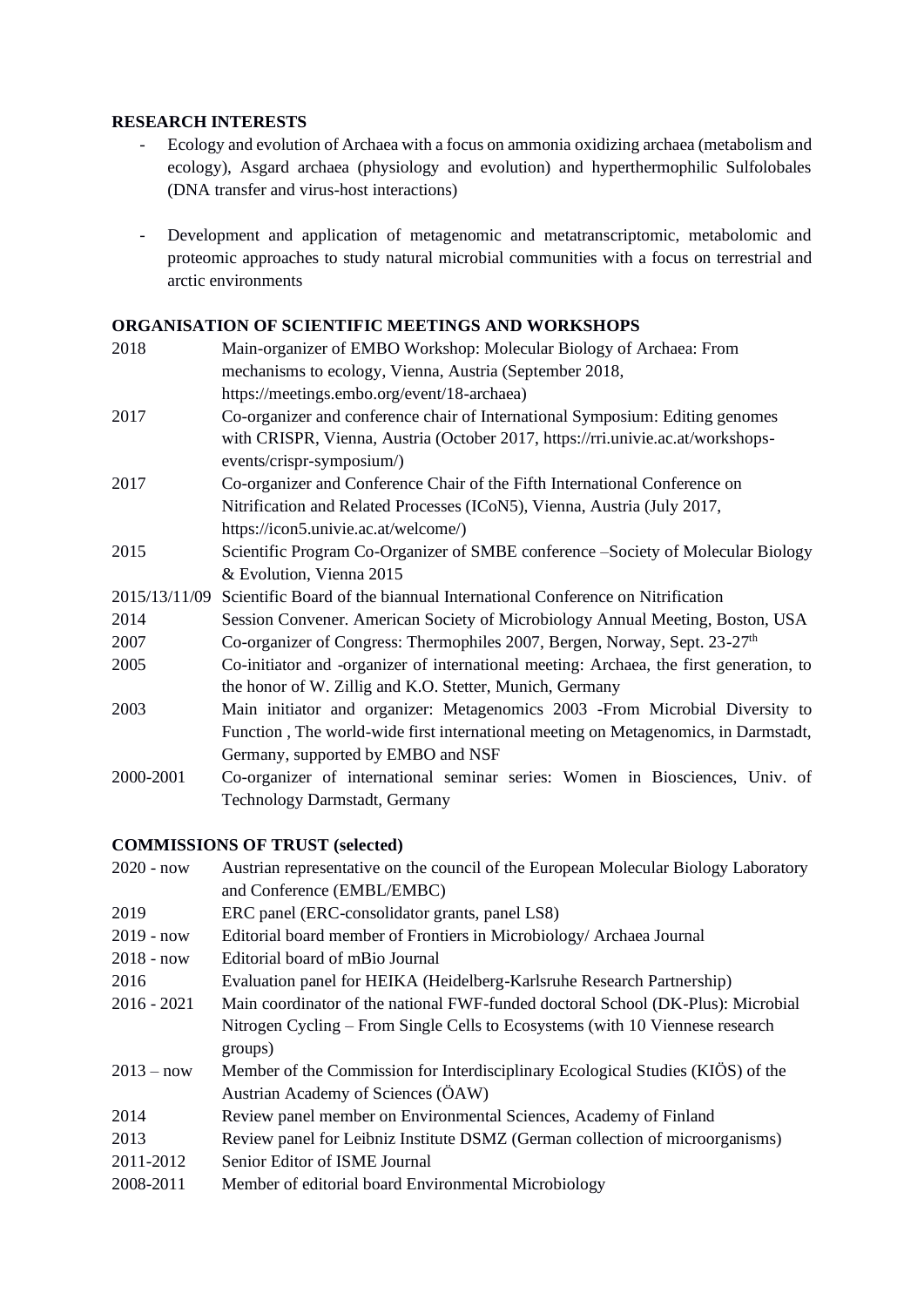- 2011 Co-Editor of Special issue on 'Archaea' in Current Opinion in Microbiology
- 2009, 2011 Co-Editor of two special issues on 'Metagenomics' in Environm. Microbiology
- 2009-2012 Main coordinator of InflammoBiota (Metagenomics and Metatranscriptomics for the investigation of the gut microbiota associated with inflammatory bowel desease). National consortium of 5 groups funded by the Austrian Genome Programme GEN-AU
- 2007-2010 Main coordinator of the international EU/ERA-NET project: SULFO-SYS (Silicon cell model for the central carbohydrate metabolism of the hyperthermophilic archaeon *Sulfolobus solfataricus* under temperature variation) within the European SYSMO initiative (Systems Biology of Microorganisms) with 6 international research groups.

#### **FIELD WORK – Sampling Expeditions to Terrestrial Hot Springs:**

| 1993       | Hokkaido, Japan                                                           |
|------------|---------------------------------------------------------------------------|
| 1994       | Acores, Portugal                                                          |
| 1995       | Kamchatka, Russia (in the frame of International workshop on Thermphiles) |
| 2005, 2010 | <b>Iceland</b>                                                            |
| 2013       | Solfataras in Napoli and Ischia, Italy (with student class)               |
| 2013       | Kiushu (Japan)                                                            |
| 2016       | Malaga, Spain                                                             |
| 2017       | Liparic Islands, Italy (with student class)                               |
| 2018       | Solfatara fields Naples and Ischia (Italy)                                |
| 2019/2020  | Piran, Slovenia                                                           |
|            |                                                                           |

## **MEMBERSHIPS**

Commission for Interdisciplinary Ecological Studies (KIÖS) of the Austrian Academy of Sciences (ÖAW)

American Society for Microbiology (ASM)

Deutsche Vereinigung für Allgemeine und Angewandte Mikrobiologie (VAAM)

International Society for Microbial Ecology (ISME)

Austrian Association of Molecular Life Sciences and Biotechnology (ÖGMBT)

#### **PUBLICATIONS IN PEER REVIEWED JOURNALS: (Web of Science 09/2021)**

| listed publications: | 146    |
|----------------------|--------|
| total citations:     | 15.369 |
| H-index (ISI Web):   | 64     |

#### **INVITED INTERNATIONAL CONFERENCE TALKS (last ten years):**

- 11/2020 22nd EMBL PhD Symposium. Virtual meeting.
- 03/2020 EMBO EMBL Symposium: The Organism and its Environment. Heidelberg, Germany.
- 01/2020 Workshop on (Meta-)Genomics. Český Krumlov, Czech Republic.
- 09/2019 The Biology and Biotechnological Application of Archaea & Re-Opening of the Archaea Fermentation Facility. Regensburg, Germany.
- 07/2019 Keynote lecture, Gordon Research Conference on Archaea 2019: Ecology, Metabolism and Molecular Biology, Les Diablerets, Switzerland
- 04/2019 Keynote lecture, NeLLi 2019 International Symposium on New Lineages of Life. San Francisco, USA
- 10/2018 GdR Archaea: From environmental biodiversity to fundamental cellular processes. Plouzané, France